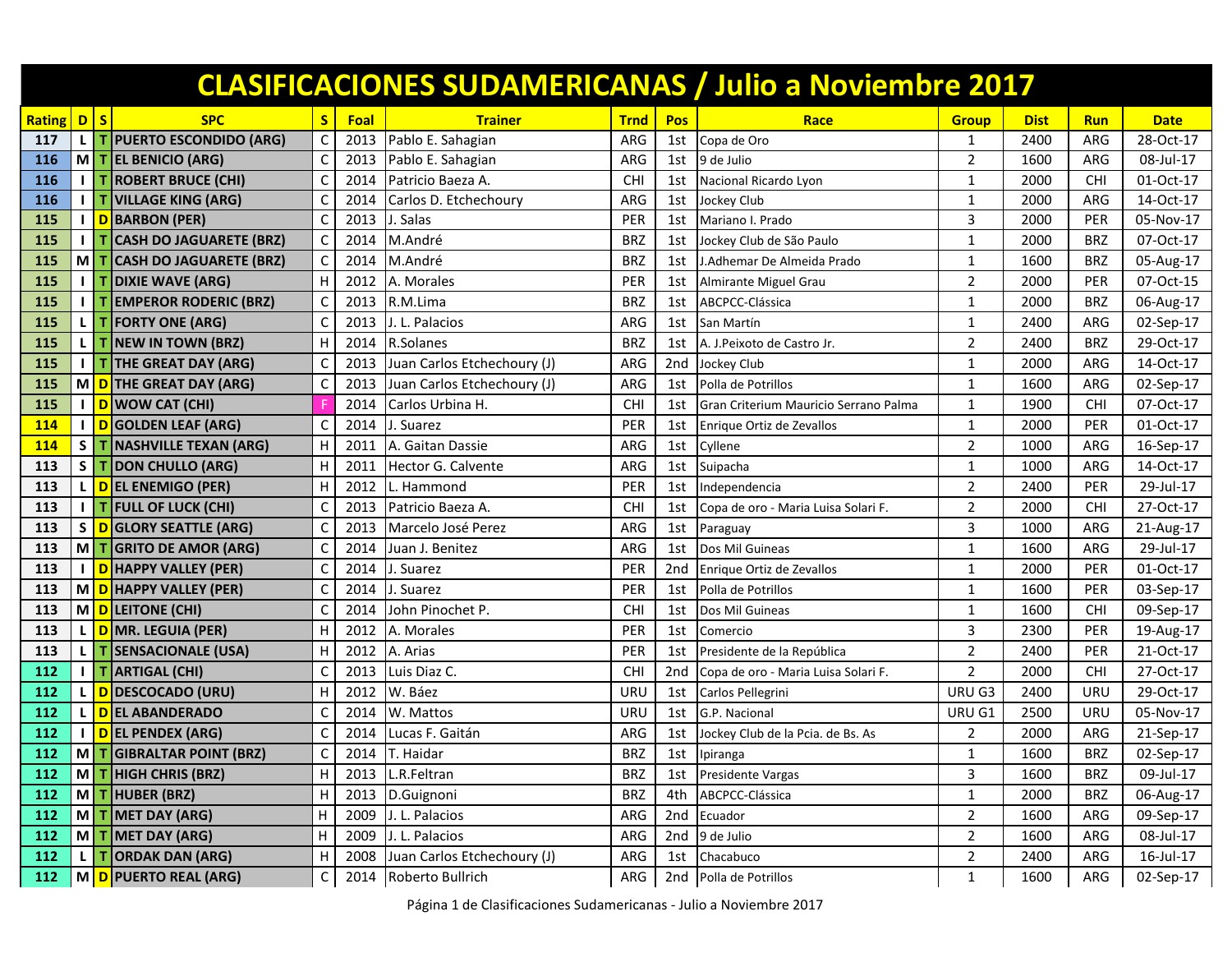| 111 |              | M D ALMIRANTE (URU)                     | C            | 2013 | S. Sánchez                  | URU        | 1st             | Alfredo de Castro Perez              |                | 1600 | URU        | 15-Oct-17 |
|-----|--------------|-----------------------------------------|--------------|------|-----------------------------|------------|-----------------|--------------------------------------|----------------|------|------------|-----------|
| 111 |              | <b>I</b> T ARROCHA (BRZ)                | C            | 2014 | R.Solanes                   | <b>BRZ</b> | 1st             | Linneo de Paula Machado              | $\mathbf 1$    | 2000 | <b>BRZ</b> | 01-Oct-17 |
| 111 |              | M D CAPITAL VAN (ARG)                   | $\mathsf{C}$ | 2014 | A. Arias                    | <b>PER</b> | 1st             | Hipódromo de San Felipe              |                | 1600 | <b>PER</b> | 29-Jul-17 |
| 111 | $\mathbf{L}$ | D CASCANUECES (USA)                     |              | 2015 | J. Suarez                   | <b>PER</b> | 1st             | Enrique Ayulo Pardo                  | $\mathbf{1}$   | 2000 | <b>PER</b> | 24-Sep-17 |
| 111 |              | M D CASCANUECES (USA)                   |              | 2015 | . Suarez                    | PER        | 1st             | Polla de Potrancas                   | $\mathbf{1}$   | 1600 | <b>PER</b> | 27-Aug-17 |
| 111 |              | L   T CÉU DE BRIGADEIRO (BRZ)           | н            | 2012 | <b>B.Alexandre</b>          | <b>BRZ</b> | 2 <sub>nd</sub> | A. J.Peixoto de Castro Jr.           | $\overline{2}$ | 2400 | <b>BRZ</b> | 29-Oct-17 |
| 111 |              | L   T CÉU DE BRIGADEIRO (BRZ)           | Н            | 2012 | <b>B.Alexandre</b>          | <b>BRZ</b> | 2nd             | João Borges Filho                    | $\overline{2}$ | 2400 | <b>BRZ</b> | 17-Sep-17 |
| 111 |              | M D EL NOTARIO (CHI)                    | C            | 2014 | Luis Urbina H.              | <b>CHI</b> | 1st             | Domingo 2do. Herrera Martinez        | $\overline{2}$ | 1500 | <b>CHI</b> | 12-Aug-17 |
| 111 |              | <b>I</b>   T   FRISSON (BRZ)            | H            | 2011 | E.Garcia                    | <b>BRZ</b> | 5th             | ABCPCC-Clássica                      | $\mathbf 1$    | 2000 | <b>BRZ</b> | 06-Aug-17 |
| 111 | I I T        | <b>HALO HOLIDAY (ARG)</b>               |              | 2014 | Juan Carlos Etchechoury (J) | ARG        | 1st             | Enrique Acebal                       | $\mathbf 1$    | 2000 | ARG        | 04-Nov-17 |
| 111 | $1$ I T      | <b>KING DAVID (BRZ)</b>                 | н            | 2013 | V. Nahid                    | <b>BRZ</b> | 1st             | Dezesseis de Julho                   | $\overline{2}$ | 2000 | <b>BRZ</b> | 16-Jul-17 |
| 111 |              | L DOGGIGIORNO (BRZ)                     | H            | 2011 | P. Hernández                | URU        | 1st             | Presidente de la República           | URU G3         | 2400 | URU        | 09-Jul-17 |
| 111 | $\mathbf{L}$ | D SALTO DEL PRINCIPE (CHI)              | H            | 2011 | J. Baeza                    | CHI        | 1st             | Ejercito de Chile                    | L              | 2000 | <b>CHI</b> | 16-Sep-17 |
| 111 |              | S   T   THUNDER CAT (BRZ)               | H            | 2013 | A.Menegolo                  | <b>BRZ</b> | 1st             | Adhemar e R. G. de Faria             | 3              | 1000 | <b>BRZ</b> | 27-Aug-17 |
| 111 | $S$   T      | <b>THUNDER CAT (BRZ)</b>                | C            | 2013 | A. Menegolo                 | <b>BRZ</b> | 1st             | Adhemar E Roberto Gabizo de Faria    | $\overline{3}$ | 1000 | <b>BRZ</b> | 27-Aug-17 |
| 111 | 11T          | <b>TOP CASABLANCA</b>                   | H            | 2011 | Patricio Baeza A.           | CHI        | 2nd             | Agustin Edwards R.                   | L              | 2000 | <b>CHI</b> | 25-Aug-17 |
| 111 |              | M   T   VICTOR SECURITY (ARG)           | H            | 2012 | Pablo E. Sahagian           | ARG        | 1st             | San Isidro                           | $\mathbf{1}$   | 1600 | ARG        | 14-Oct-17 |
| 110 |              | M D AMIGUITO CIRO (ARG)                 | C            | 2014 | R. Pellegatta               | ARG        | 1st             | Miguel Cané                          | $\overline{2}$ | 1600 | ARG        | 12-Aug-17 |
| 110 | M            | D ATOMICA ORO (ARG)                     |              | 2014 | Roberto Bullrich            | ARG        | 1st             | Polla de Potrancas                   | $\overline{2}$ | 1600 | ARG        | 02-Sep-17 |
| 110 |              | I D BEN HUR (URU)                       | C            | 2014 | S. Báez                     | <b>URU</b> | 1st             | Jockey Club                          | URU G1         | 2000 | URU        | 01-Oct-17 |
| 110 |              | M D CASABLANCA FIGHTER (ARG)            | H            | 2011 | Juan Pablo Baeza J.         | <b>CHI</b> | 1st             | Talavera                             |                |      | <b>CHI</b> | 05-Aug-17 |
| 110 |              | M D CHE MICKY (ARG)                     | C            | 2013 | Jorge L.Coman               | ARG        | 1st             | Gral. José de San Martín             | 3              | 1600 | ARG        | 29-Aug-17 |
| 110 |              | M   T DEVIL CAT (BRZ)                   | H            | 2013 | V. Nahid                    | <b>BRZ</b> | 1st             | João Jose e J.Carlos Figueiredo      | 3              | 1600 | <b>BRZ</b> | 24-Sep-17 |
| 110 |              | I DEL HUEÑE (CHI)                       | H            | 2011 | J. Baeza                    | CHI        | 3rd             | Ejercito de Chile                    |                | 2000 | <b>CHI</b> | 16-Sep-17 |
| 110 |              | M D EL HUEÑE (CHI)                      | H            | 2012 | Carlos Urbina H.            | CHI        | 1st             | Carlos Bellos Silva                  | L              | 1600 | <b>CHI</b> | 03-Aug-17 |
| 110 |              | <b>TENERGIA GUEST (BRZ)</b>             | H            | 2011 | E.Ricardo                   | <b>BRZ</b> | 2nd             | Dezesseis de Julho                   | $\overline{2}$ | 2000 | <b>BRZ</b> | 16-Jul-17 |
| 110 | LIT          | <b>FISKARDO (ARG)</b>                   | C            | 2013 | Luis O. Molina              | ARG        | 1st             | Comparación                          | $\overline{2}$ | 2400 | ARG        | 14-Aug-17 |
| 110 | LIT          | <b>FISKARDO (ARG)</b>                   | C            | 2013 | Luis O. Molina              | ARG        | 2 <sub>nd</sub> | Chacabuco                            | $\overline{2}$ | 2400 | ARG        | 16-Jul-17 |
| 110 |              | M T GIULIET SEATTLE (ARG)               |              | 2014 | Carlos A. Bani              | ARG        | 1st             | Mil Guineas                          | $\mathbf{1}$   | 1600 | ARG        | 29-Jul-17 |
| 110 | <b>IIT</b>   | <b>GLOBAL BEAUTY</b>                    |              | 2014 | Juan Carlos Etchechoury (h) | ARG        | 2nd             | Enrique Acebal                       | $\mathbf{1}$   | 2000 | ARG        | 04-Nov-17 |
| 110 |              | M D HAT DÓLAR (ARG)                     | C            | 2013 | I. Pereira                  | <b>URU</b> | 1st             | Asociación de Propietarios de S.P.C. | URU G3         | 1600 | URU        | 16-Jul-17 |
| 110 |              | L D ILUSTRE SENADOR (BRZ)               | Н            | 2013 | V.S. Lopes                  | <b>BRZ</b> | 1st             | <b>Bento Goncalves</b>               | $\overline{2}$ | 2400 | <b>BRZ</b> | 21-Oct-17 |
| 110 |              | M D JILLY BEAN (URU)                    |              | 2013 | J. Morales                  | <b>URU</b> | 1st             | Agraciada                            | 3              | 1800 | URU        | 16-Jul-17 |
| 110 | L.           | <mark>  D </mark> LA EXTRAÑA DAMA (ARG) |              | 2013 | José L. Palacios            | ARG        | 1st             | Chile                                | 3              | 2200 | ARG        | 25-Sep-17 |
| 110 |              | M T LARCO (CHI)                         | H            | 2012 | Jose Inda de la Cerda       | <b>CHI</b> | 1st             | . Municipalidad de Santiago          |                | 1700 | <b>CHI</b> | 08-Sep-17 |
| 110 |              | M T LAST HOPE (BRZ)                     | H            | 2013 | J.C.Sampaio                 | <b>BRZ</b> | 2nd             | Presidente Vargas                    | $\overline{3}$ | 1600 | <b>BRZ</b> | 09-Jul-17 |
| 110 |              | M D MONJE NEGRO (URU)                   | C            | 2014 | E. Martínez                 | <b>URU</b> | 1st             | Polla de Potrillos                   | URU G1         | 1600 | URU        | 03-Sep-17 |
| 110 | M T          | <b>NICHOLAS (ARG)</b>                   | $\mathsf{C}$ | 2013 | Nicolás Martín Ferro        | ARG        | 2nd             | San Isidro                           | $\mathbf 1$    | 1600 | ARG        | 14-Oct-17 |
| 110 | T.           | NICODEMUS (CHI)                         | C            | 2013 | Patricio Baeza A.           | <b>CHI</b> | 3rd             | Copa de oro - Maria Luisa Solari F.  | $\overline{2}$ | 2000 | <b>CHI</b> | 27-Oct-17 |
| 110 | $\mathbf{I}$ | NICODEMUS (CHI)                         | C            | 2013 | Patricio Baeza A.           | <b>CHI</b> | 1st             | Invierno Sergio del Sante M.         | 3              | 2000 | <b>CHI</b> | 28-Jul-17 |
| 110 | L.           | <b>D</b> ROMAN ROSSO                    | C            | 2014 | J. A. Mayansky Neer         | ARG        | 1st             | Provincia de Buenos Aires            | $\mathbf 1$    | 2200 | ARG        | 24-Oct-17 |